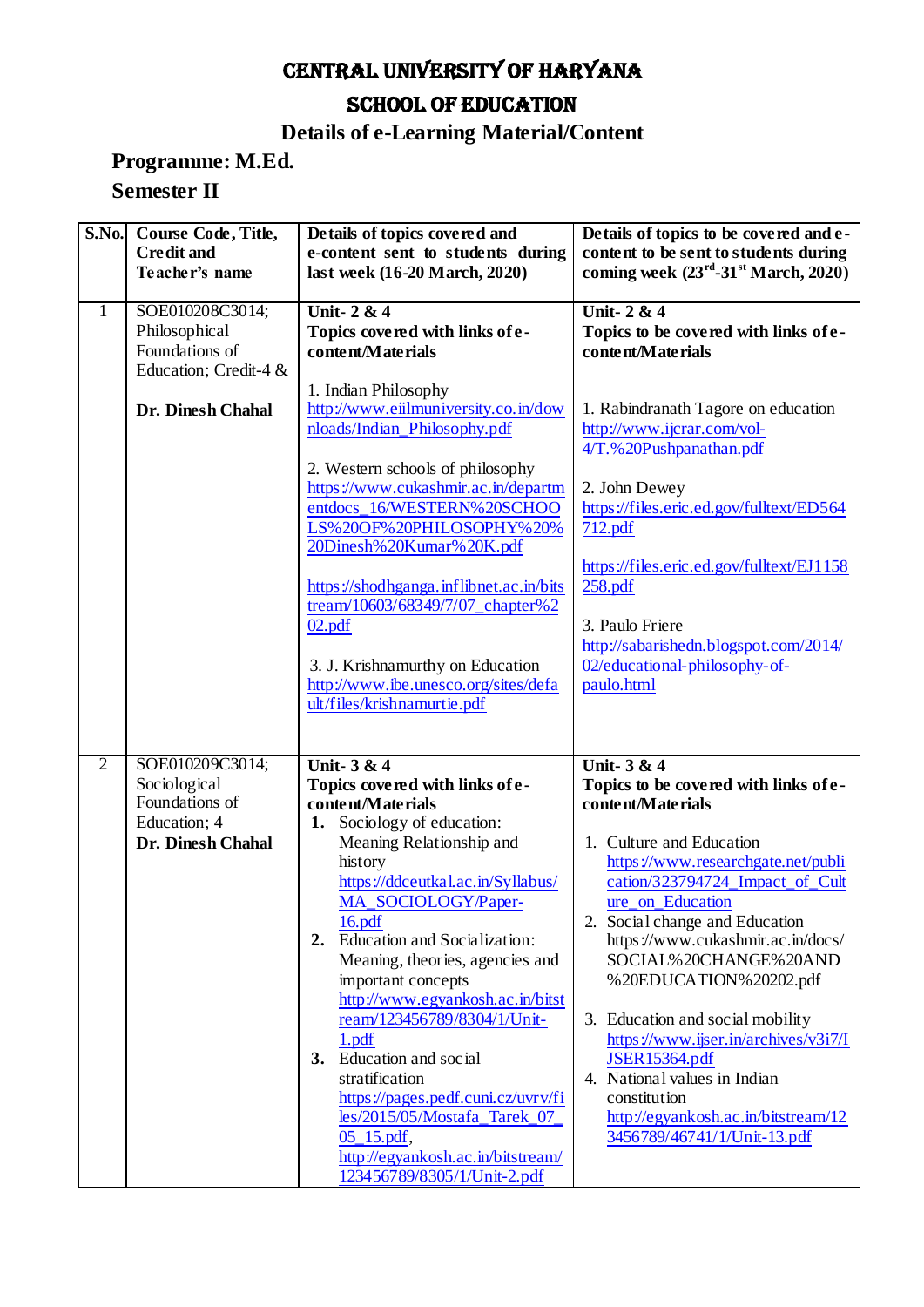| $\overline{3}$ | SOE010210C3014;<br>Curriculum Studies;4<br>$\&$<br>Dr Aarti Yadav<br>Dr. Renu Yadav | This course is taken by Dr. Aarti<br>Yadav as Dr. Renu Yadav was on<br>CCL and she has completed the<br>syllabus and shared reading with<br>students.                                                                                                                                                                                                                                                                                                                                                                             |                                                                                                                                                                                                                                                                                                                                                                                                                                    |
|----------------|-------------------------------------------------------------------------------------|-----------------------------------------------------------------------------------------------------------------------------------------------------------------------------------------------------------------------------------------------------------------------------------------------------------------------------------------------------------------------------------------------------------------------------------------------------------------------------------------------------------------------------------|------------------------------------------------------------------------------------------------------------------------------------------------------------------------------------------------------------------------------------------------------------------------------------------------------------------------------------------------------------------------------------------------------------------------------------|
|                |                                                                                     | The course was complete before<br>Corona holidays and students were<br>shared all reading material.                                                                                                                                                                                                                                                                                                                                                                                                                               |                                                                                                                                                                                                                                                                                                                                                                                                                                    |
| 4              | SOE010211C3014;<br>Teacher Education; 4<br>$\&$<br><b>Dr. Dinesh Chahal</b>         | Unit-1 $&4$<br>Topics covered with links of e-<br>content/Materials<br>1. Agencies of Teacher Education<br>https://nroer.gov.in/home/file/readDo<br>c/59835ecf16b51cc4c4db285a/acade<br>mic-support-structures-like-nuepa-<br>ncert-scert-siemat-diet.pdf<br>2. Challenges of teacher education in<br>$21st$ century<br>https://files.eric.ed.gov/fulltext/EJ10<br>56080.pdf<br>3. Professional ethics<br>http://dspace.vpmthane.org:8080/jspu<br>i/bitstream/<br>https://schooleducation.mizoram.gov.<br>in/uploads/attachments/ | Unit-1 & $4$<br>Topics to be covered with links of e-<br>content/Materials<br>1. Teacher education<br>http://ddceutkal.ac.in/Syllabus/MA_Ed<br>ucation/Paper-4.pdf<br>2. Teaching as profession<br>https://www.researchgate.net/publicati<br>on/248607615pdf<br>3. NCF-2005<br>http://www.ncert.nic.in/rightside/links/<br>pdf/framework/english/nf2005.pdf<br>4. NCFTE-2009<br>https://ncte.gov.in/Website/PDF/NCFT<br>E_2009.pdf |
| $\overline{5}$ | SOE010212C0022;<br>Academic Writing; 2<br>$\&$<br>Dr. Renu Yadav                    | am taking online class for<br>$\mathbf{I}$<br>students of semester 2 for academic<br>writing paper, which is practical.                                                                                                                                                                                                                                                                                                                                                                                                           |                                                                                                                                                                                                                                                                                                                                                                                                                                    |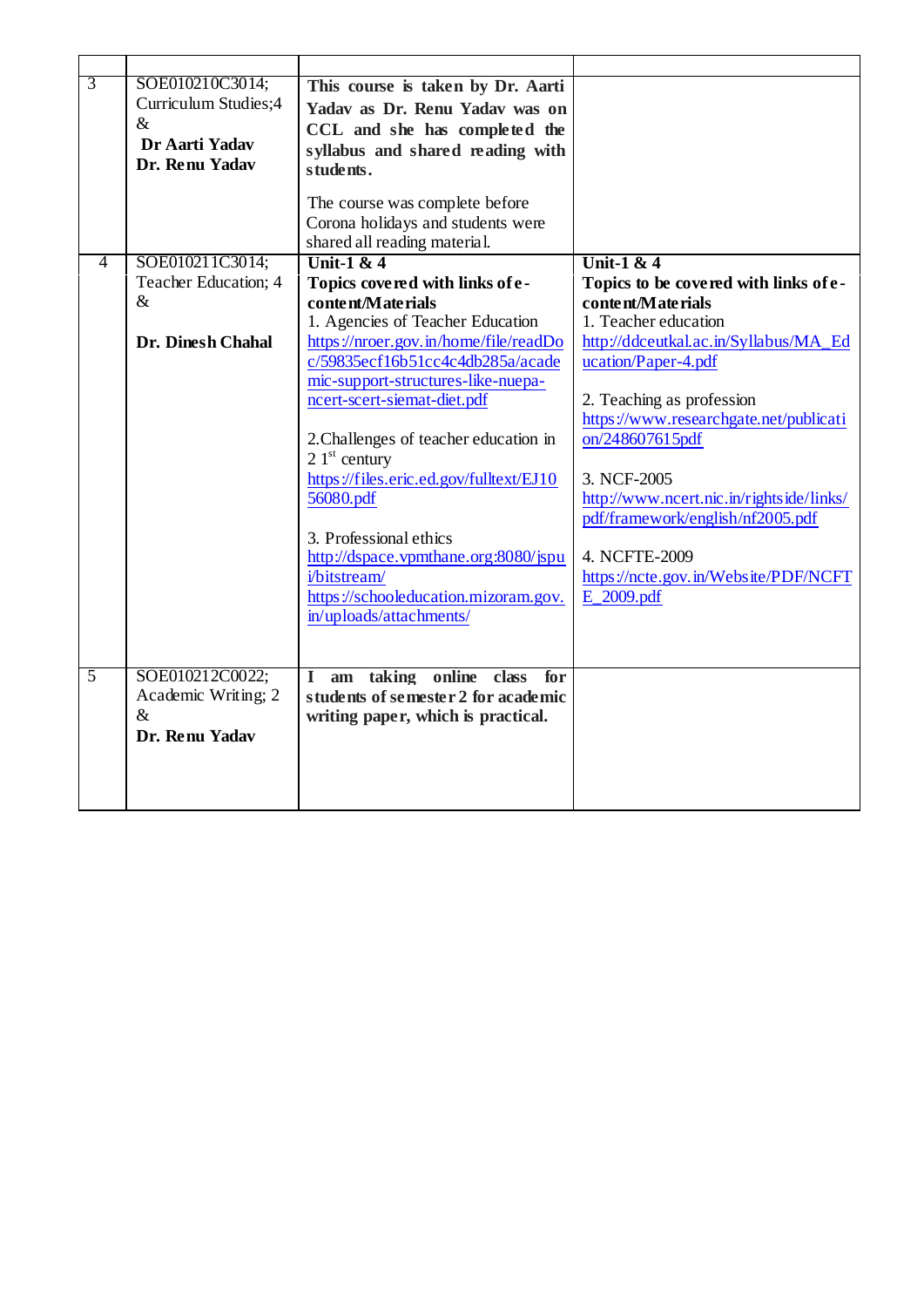# CENTRAL UNIVERSITY OF HARYANA SCHOOL OF EDUCATION

### **Details of e-Learning Material/Content**

### **Programme: M.Ed.**

#### **Semester IV**

| S.  | Course Code, Title,  | Details of topics covered and              | Details of topics to be covered and e-content to                               |  |
|-----|----------------------|--------------------------------------------|--------------------------------------------------------------------------------|--|
| No. | Credit and Teacher's | e-Learning Material/ content               | be sent to students during coming week                                         |  |
|     | name                 | sent to students during last               | $(23^{\text{rd}}-31^{\text{st}} \text{March}, 2020)$                           |  |
|     |                      | week                                       |                                                                                |  |
|     |                      | $(16-20 \text{ March}, 2020)$              |                                                                                |  |
|     |                      |                                            |                                                                                |  |
| 1   | SOE010426C3014;      | Unit-2 Understanding                       | Unit-2 Understanding knowledge Base and                                        |  |
|     | Recent Trends in     | knowledge Base and Models of               | <b>Models of Teacher Education</b>                                             |  |
|     | Teacher Education;   | <b>Teacher Education</b>                   | Meaning of Reflective Teaching<br>1.                                           |  |
|     | Credit 4 &           | 1. What is Knowledge?                      | https://www.researchgate.net/publication/24                                    |  |
|     |                      | · https://www.psychologytoday              | 8607615pdf                                                                     |  |
|     | Dr. Parmod Kumar     | .com/us/blog/theory-                       | https://drive.google.com/file/d/1xv9zCI04nX                                    |  |
|     |                      | knowledge/201312/what-is-                  | jk8UfIPU0NYEbhwsnIx1rf/view?usp=sharin                                         |  |
|     |                      | knowledge-brief-primer                     | $\mathbf{g}$                                                                   |  |
|     |                      | • https://drive.google.com/driv            |                                                                                |  |
|     |                      | e/u/0/search?q=Knowledge                   | 2. Strategies for promotion of Reflective                                      |  |
|     |                      | 2. Understanding knowledge                 | Teaching                                                                       |  |
|     |                      | base of teacher education                  | • http://www.ncert.nic.in/rightside/links/pdf/fr<br>amework/english/nf2005.pdf |  |
|     |                      | • https://drive.google.com/file/d          | $\bullet$ https://drive.google.com/file/d/1xv9zCI04nX                          |  |
|     |                      | /1lHIe3LDLQcS368z3wVRL                     | jk8UfIPU0NYEbhwsnIx1rf/view?usp=sharin                                         |  |
|     |                      | K1kcjemZo12-                               | $\mathbf{g}$                                                                   |  |
|     |                      | /view?usp=sharing                          |                                                                                |  |
|     |                      | View of Schulman about<br>3.               | Models of Teacher Education<br>3.                                              |  |
|     |                      | knowledge base of teacher                  | https://drive.google.com/file/d/1VQV4KO                                        |  |
|     |                      | education                                  | 3wSJs5wrRX8R65XpQ46bpDHfB/view?usp                                             |  |
|     |                      | https://drive.google.com/file/             | =sharing                                                                       |  |
|     |                      | d/1P5v1tJS8T0Hbi27et1f7q1                  | https://link.springer.com/chapter/10.1007                                      |  |
|     |                      | LhB-                                       | /978-0-387-73315-9 28                                                          |  |
|     |                      | $oTW10z/view?usp=sharing$                  |                                                                                |  |
|     |                      | 4. Views of Deng, Luke $&$                 | Behaviouristic Model of Teacher<br>4.                                          |  |
|     |                      | Habermas regarding                         | Education                                                                      |  |
|     |                      | knowledge base of teacher                  | . http://www.ijonte.org/FileUpload/ks63207/                                    |  |
|     |                      | education                                  | File/chapter_2.pdf                                                             |  |
|     |                      | https://www.academia.edu/                  | . https://www.slideshare.net/marinailyas/the                                   |  |
|     |                      | 12585071/Subject matter                    | ory-of-teacher-education-behavioral-                                           |  |
|     |                      | defining and theorizing sc                 | perspective                                                                    |  |
|     |                      | hool_subjects                              | . https://courses.lumenlearning.com/suny-                                      |  |
|     |                      | https://isiarticles.com/bundl<br>$\bullet$ | educationalpsychology/chapter/major-                                           |  |
|     |                      | es/Artide/pre/pdf/106452.p                 | theories-and-models-of-learning/                                               |  |
|     |                      | df                                         |                                                                                |  |
|     |                      |                                            | Competency based Model of Teacher<br>5.<br>Education                           |  |
|     |                      |                                            | • https://drive.google.com/file/d/1wd99gIxdgj                                  |  |
|     |                      |                                            | xDMmzNQk-ECK_4ksQww87-                                                         |  |
|     |                      |                                            | /view?usp=sharing                                                              |  |
|     |                      |                                            | . https://www.tandfonline.com/doi/abs/10.1                                     |  |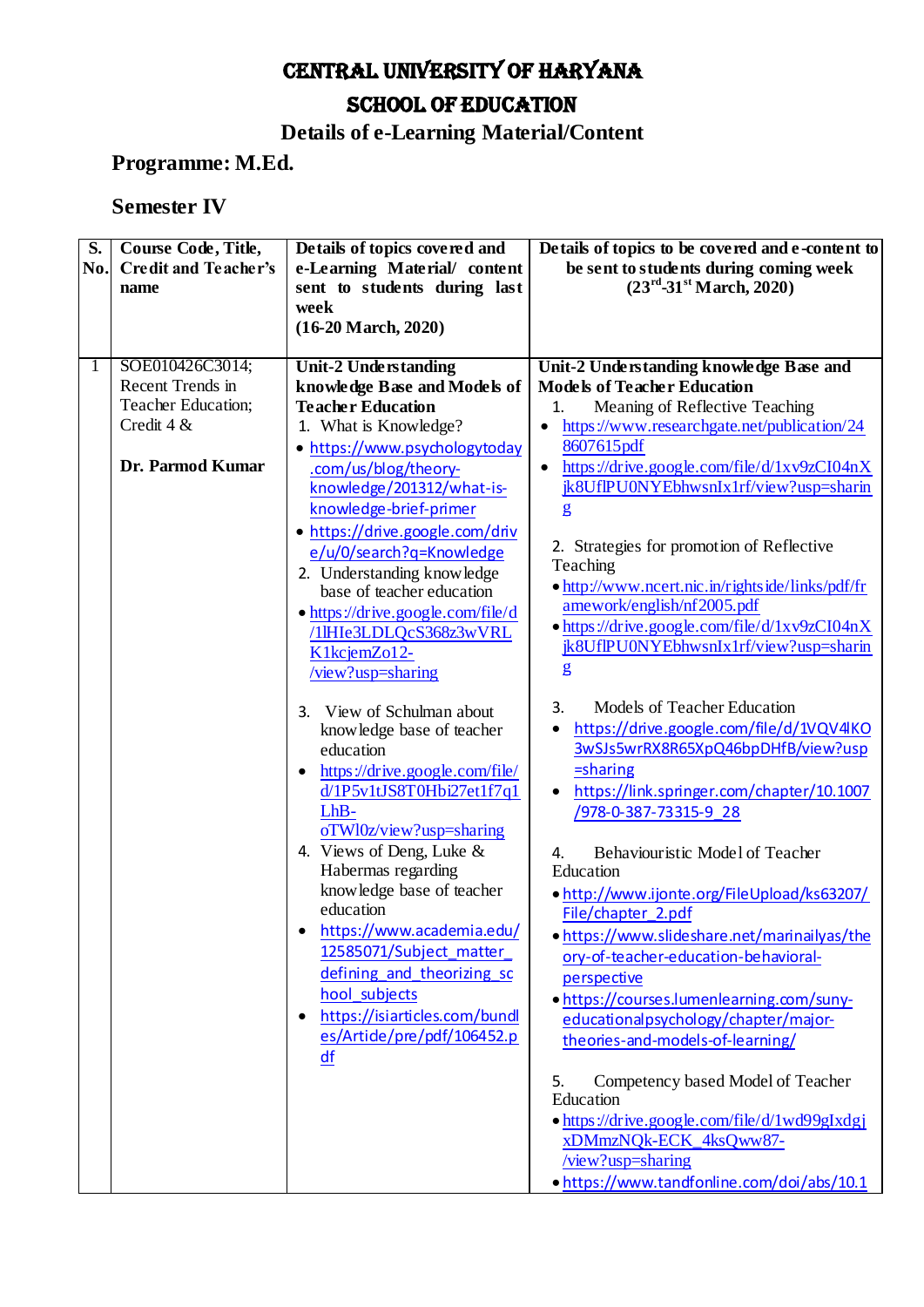|                |                                    |                                                                                                                                                                                                                                                                                                  | 080/0305763790060109<br>• https://drive.google.com/file/d/12YxBBFJY<br>Z6UB3LxG1AWepsWyXj-<br>u8ku_/view?usp=sharing<br>Inquiry Oriented Model of Teacher<br>6.<br>Education<br>• http://www.hhs.edu.pk/wp-<br>content/uploads/2014/11/614-<br>Inquirymodelsofteaching.pdf |
|----------------|------------------------------------|--------------------------------------------------------------------------------------------------------------------------------------------------------------------------------------------------------------------------------------------------------------------------------------------------|----------------------------------------------------------------------------------------------------------------------------------------------------------------------------------------------------------------------------------------------------------------------------|
| $\overline{2}$ | SOE010427DCEC301<br>4; Educational | Unit-I is completed                                                                                                                                                                                                                                                                              | Unit-2:<br><b>Instructional</b><br><b>Objectives</b><br>and                                                                                                                                                                                                                |
|                | Technology; 4 &                    | Unit-2<br><b>Instructional</b><br>$\ddot{\cdot}$                                                                                                                                                                                                                                                 | <b>Instructional Design</b>                                                                                                                                                                                                                                                |
|                |                                    | Objectives and Instructional                                                                                                                                                                                                                                                                     | Topics covered: Gagne's Nine events<br>of                                                                                                                                                                                                                                  |
|                | Dr. Aarti Yadav                    | Design                                                                                                                                                                                                                                                                                           | instruction<br><b>Nine</b><br><b>Elements</b><br>and<br>of                                                                                                                                                                                                                 |
|                |                                    | The pending topic covered with                                                                                                                                                                                                                                                                   | <b>Constructivist Instructional Design.</b>                                                                                                                                                                                                                                |
|                |                                    | resources: Overview<br>of<br>e<br>Models of Instructional Design-                                                                                                                                                                                                                                | E-content/Materials                                                                                                                                                                                                                                                        |
|                |                                    | ADDIE, ASSURE, DICK and                                                                                                                                                                                                                                                                          | <b>1.</b> http://edutechwiki.unige.ch/en/First_principles                                                                                                                                                                                                                  |
|                |                                    | <b>CAREY Model.</b>                                                                                                                                                                                                                                                                              | of instruction (It contains a list of readings for                                                                                                                                                                                                                         |
|                |                                    | Note: This topic was already                                                                                                                                                                                                                                                                     | further study.)                                                                                                                                                                                                                                                            |
|                |                                    | discussed in class. Students are                                                                                                                                                                                                                                                                 | 2. https://mdavidmerrill.wordpress.com/                                                                                                                                                                                                                                    |
|                |                                    | provided<br>for<br>here<br>further                                                                                                                                                                                                                                                               | (It is Merrill's website with his publications                                                                                                                                                                                                                             |
|                |                                    | readings.                                                                                                                                                                                                                                                                                        | and covers Merrill's First principles                                                                                                                                                                                                                                      |
|                |                                    | Links of e-content/Materials                                                                                                                                                                                                                                                                     | of instruction)                                                                                                                                                                                                                                                            |
|                |                                    | 1.http://egyankosh.ac.in/bitstr<br>eam/123456789/49753/1/Bloc<br>k-2.pdf (It covers content<br>related to<br><b>Instructional</b><br>design models, Gagne nine<br>steps of instructions, and<br>elements<br>nine<br>of<br>constructivism.<br>2.https://www.instructionalde<br>sign.org/theories/ |                                                                                                                                                                                                                                                                            |
|                | SOE010427DCEC301                   |                                                                                                                                                                                                                                                                                                  |                                                                                                                                                                                                                                                                            |
|                | 4; Educational                     | <b>Unit-4: ICT in Education</b>                                                                                                                                                                                                                                                                  | Unit-4 : ICT in Education (Cont)                                                                                                                                                                                                                                           |
|                | Technology; $4 &$                  | 1. What is Technology?                                                                                                                                                                                                                                                                           | 1. What are E-portfolios?                                                                                                                                                                                                                                                  |
|                |                                    | • https://drive.google.com/d<br>rive/u/0/folders/0B98cSGY                                                                                                                                                                                                                                        | https://drive.google.com/file/d/1gpzciJq5YY<br>cmy-OUk8z7QhjflJlimrEs/view?usp=sharing                                                                                                                                                                                     |
|                | Dr. Parmod Kumar                   | LHIPJRHBiQzExUEYwX2M                                                                                                                                                                                                                                                                             | https://www.aacu.org/sites/default/files/fil                                                                                                                                                                                                                               |
|                |                                    | • https://drive.google.com/d                                                                                                                                                                                                                                                                     | es/peerreview/Peer_Review_Winter_2009.p                                                                                                                                                                                                                                    |
|                |                                    | rive/u/0/folders/0B98cSGY<br>LHIPJRHBiQzExUEYwX2M                                                                                                                                                                                                                                                | df                                                                                                                                                                                                                                                                         |
|                |                                    | • https://drive.google.com/fi                                                                                                                                                                                                                                                                    | 2. Online Assessment-concept and                                                                                                                                                                                                                                           |
|                |                                    | le/d/0B98cSGYLHIPJZXU5Z                                                                                                                                                                                                                                                                          | development                                                                                                                                                                                                                                                                |
|                |                                    | HhKTW9zQmc/view                                                                                                                                                                                                                                                                                  | https://elearningindustry.com/developing-<br>good-online-assessments-                                                                                                                                                                                                      |
|                |                                    |                                                                                                                                                                                                                                                                                                  | guidelines#.XnmOAMkHd4Q.gmail                                                                                                                                                                                                                                              |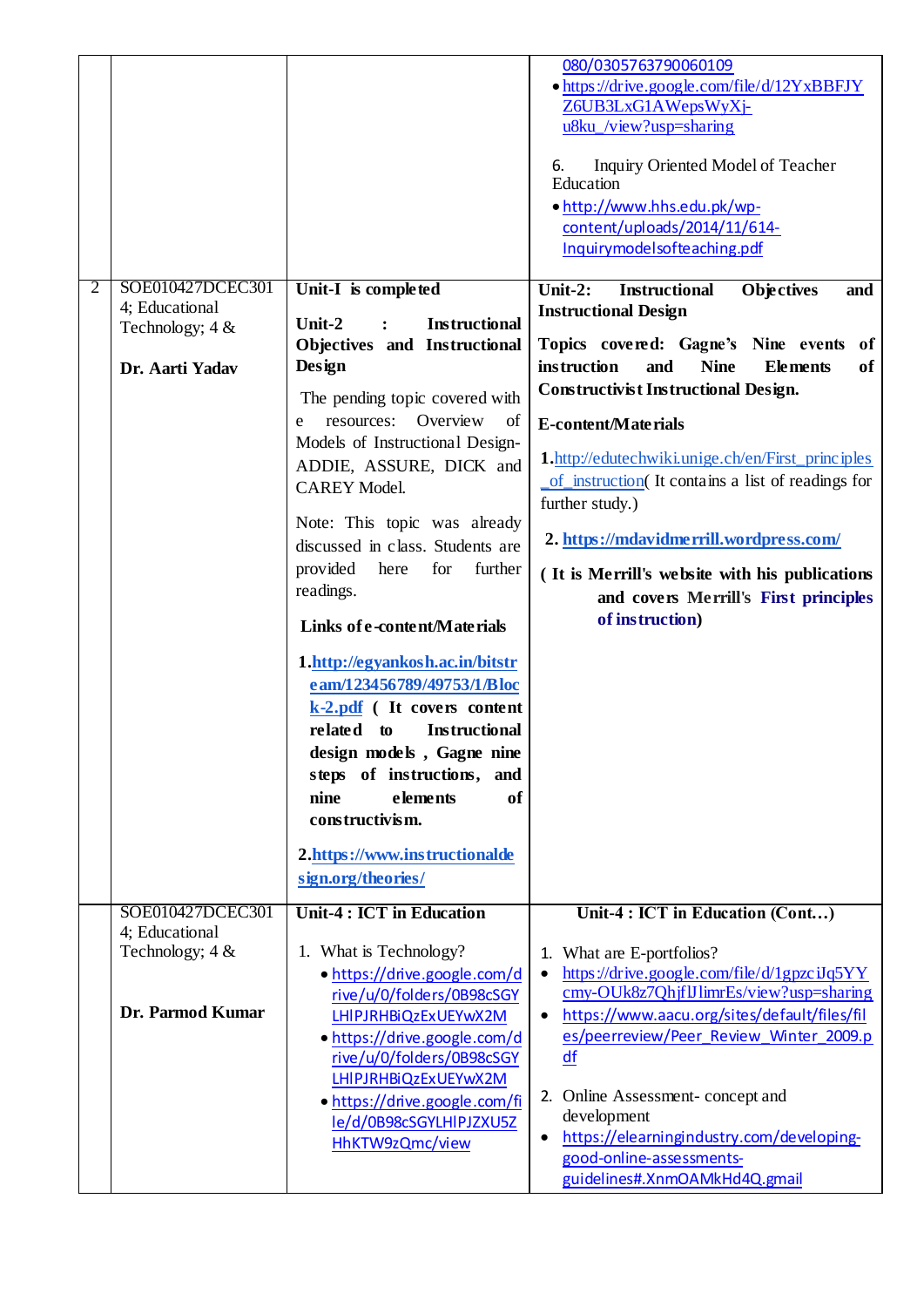|   |                                                                                                                          | 2. What is ICT?<br>https://drive.google.com/fil<br>e/d/15iJPy5bWIFgTEQu2<br>Uj_V4twwYL65ijgK/view<br>?usp=sharing<br>3. ICT in Education<br>• https://drive.google.com/file/<br>d/15iJPy5bWIFgTEQu2Uj<br>V4twwYL65ijgK/view?usp=<br>sharing<br>4. Significance of ICT<br>• https://drive.google.com/file/<br>d/15iJPy5bWIFgTEQu2Uj<br>V4twwYL65ijgK/view?usp=<br>sharing<br><b>5.</b> Applications of ICT tools<br>https://drive.google.com/file/<br>d/15iJPy5bWIFgTEQu2Uj<br>V4twwYL65ijgK/view?usp=                                                                               | 3. Concept of E- inclusion<br>https://www.spectronics.com.au/conferenc<br>e/2010/pdfs/E-inclusion%20-<br>%20Learning%20Difficulties%20and%20Digit<br>al%20Technologies.pdf<br>4. Assistive technology in e-learning<br>https://drive.google.com/drive/u/0/search?<br>q=model%20of%20teaching<br>5. Major issues and concerns in use of ICT in<br>education<br>http://cemca.org/ckfinder/userfiles/files/ICT<br>%20Integrated%20Teacher%20Education-<br>Final Low%20with%20Cover%20Back.pdf |
|---|--------------------------------------------------------------------------------------------------------------------------|-------------------------------------------------------------------------------------------------------------------------------------------------------------------------------------------------------------------------------------------------------------------------------------------------------------------------------------------------------------------------------------------------------------------------------------------------------------------------------------------------------------------------------------------------------------------------------------|--------------------------------------------------------------------------------------------------------------------------------------------------------------------------------------------------------------------------------------------------------------------------------------------------------------------------------------------------------------------------------------------------------------------------------------------------------------------------------------------|
|   |                                                                                                                          | sharing<br>https://drive.google.com/fil<br>e/d/1CZgXUF9atTfS1zlLqI09<br>UK9EpBySYbwa/view<br>https://drive.google.com/fil<br>e/d/1XeEUUZvGpp8AAH8uu<br>K50_2gBL_pT58JL/view<br>https://www.youtube.com/<br>watch?v=cJVqzTgJ0dA&feat<br>ure=youtu.be                                                                                                                                                                                                                                                                                                                                 |                                                                                                                                                                                                                                                                                                                                                                                                                                                                                            |
| 3 | SOE010432DCEC301<br>4; Educational Policy,<br>Economics and<br>Planning at Secondary<br>Level; 4<br>&<br>Dr. Aarti Yadav | Unit-2<br>of <sub>1</sub><br><b>Financing</b><br>$\ddot{\cdot}$<br>Education in India: Center-<br><b>National</b><br>Relationship,<br><b>Mobilization of Resources</b><br>Links of e-content/Materials<br>1. https://shodhganga.inflibne<br>t.ac.in/bitstream/10603/406<br>10/12/15_chapter6.pdf<br>2. https://www.jstor.org/stabl<br>e/1188449? read-<br>now=1&seq=4#page_scan_<br>tab_contents (An article on<br>Financing of Education in<br>India:<br>Center-State<br>Relations<br><b>Financing</b><br>$\mathbf{m}$<br>Education<br>India<br>in<br>by<br>Jandhyala B. G. Tilak) | Unit II is covered and students are given<br>assignment as follows:<br>1. Education is both consumption as well<br>as investment'.<br>Do you agree? Justify your answer.<br>2.<br>Differentiate between the following:<br>3.<br>a) Cost Benefit Analysis Vs Cost<br>Effective Analysis in Education.<br>b) Signalling theory Vs Human Capital<br>theory.<br>Provide suitable examples in context of Indian<br>Education at Secondary level.<br>(Topic already discussed in class.)         |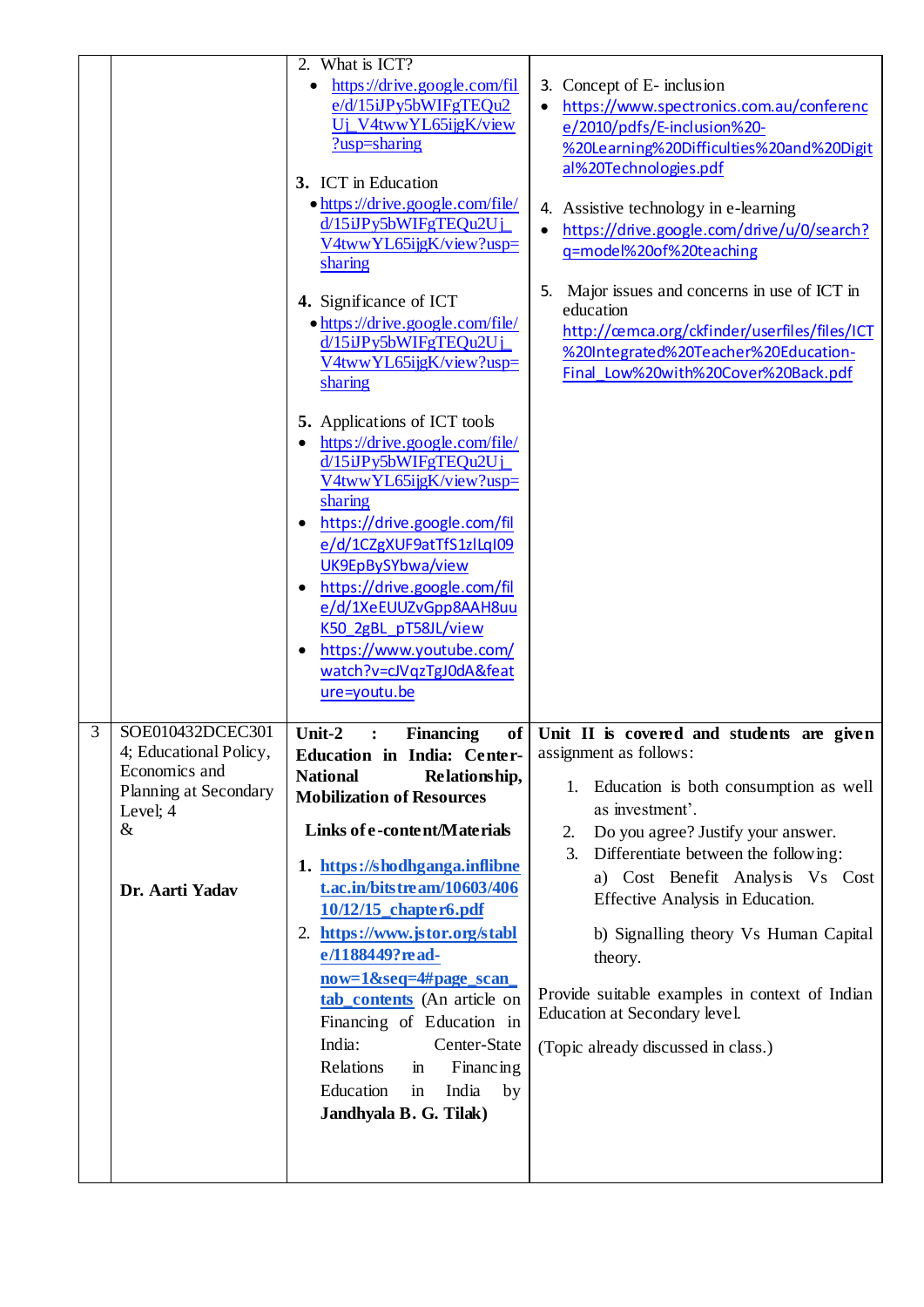| 4 | SOE010434DCEC301    | 1. Managerial Creativity           |                 | The following topics are left to teach and were |
|---|---------------------|------------------------------------|-----------------|-------------------------------------------------|
|   | 4; Educational      | https://pdfs.semanticschol         |                 | planned to complete in the Month of April &     |
|   | Management,         | ar.org/4baf/8fb0d332c8b8           |                 | May, 2020.                                      |
|   | Administration &    | 3847c02f03752371ead4ca             |                 | Topics to be completed in the Month of April    |
|   | Leadership at       | 69.pdf? ga=2.250107206.            | 2020            |                                                 |
|   | Secondary Level; 4  | 1531501605.1585285811-             | 1.              | <b>Managerial Creativity</b>                    |
|   |                     | 1672949734.1585285811              | $\overline{2}$  | <b>Managerial Ethics</b>                        |
|   | Prof. Sarika Sharma | http://elibrary.bsu.az/boo         | $\overline{3}$  | Meaning of Educational Planning                 |
|   |                     | ks_400/N_134.pdf                   | $\overline{4}$  | Nature of Educational Planning                  |
|   |                     |                                    | 5               | Approaches of Educational Planning              |
|   |                     | 2. Managerial Ethics               | $\overline{6}$  | <b>Institutional Planning</b>                   |
|   |                     | https://www.slideshare.ne          | 7               | Perspective Planning<br>at Secondary            |
|   |                     | t/cidroypaes/managerial-           |                 | Level                                           |
|   |                     | ethics-types-of-                   | 8               | Meaning of Educational Supervision              |
|   |                     | managerial-ethics                  | 9               | Nature of Educational Supervision               |
|   |                     | https://www.businessman            | $\overline{10}$ | Scope of Educational Supervision                |
|   |                     |                                    | 11              | Educational Supervision as Process              |
|   |                     | agementideas.com/notes/            |                 | and Function                                    |
|   |                     | management-                        | 12              | Measurement of Leadership                       |
|   |                     | notes/corporate-social-            | 13              | Concept of Communication                        |
|   |                     | responsibility/managemen           | 14              | Types of Communication                          |
|   |                     | t-ethics-meaning-need-             | 15              | Method<br>and<br>Devices<br>of                  |
|   |                     | and-importance/5319                |                 | Communication                                   |
|   |                     |                                    | 16              | <b>Barriers of Communication</b>                |
|   |                     | Educational<br>Meaning<br>of<br>3. |                 |                                                 |
|   |                     | Planning                           |                 |                                                 |
|   |                     | https://www.academia.edu/          |                 |                                                 |
|   |                     | 37925596/Types of Educati          |                 |                                                 |
|   |                     | onal Planning Reasons for          |                 |                                                 |
|   |                     | Planning Education                 |                 |                                                 |
|   |                     | https://www.slideshare.net/        |                 |                                                 |
|   |                     | shaziazamir3/educational-          |                 |                                                 |
|   |                     | planning-and-management            |                 |                                                 |
|   |                     | https://www.slideshare.net/        |                 |                                                 |
|   |                     | aniwp/educational-                 |                 |                                                 |
|   |                     | planning-66750221                  |                 |                                                 |
|   |                     | 1. Nature<br>of<br>Educational     |                 |                                                 |
|   |                     | Planning                           |                 |                                                 |
|   |                     | • https://myeducation2019.wor      |                 |                                                 |
|   |                     | dpress.com/2019/02/04/mea          |                 |                                                 |
|   |                     | ning-natures-characteristics-      |                 |                                                 |
|   |                     | and-principles-of-educational-     |                 |                                                 |
|   |                     | planning/                          |                 |                                                 |
|   |                     | 2. Approaches of Educational       |                 |                                                 |
|   |                     | Planning                           |                 |                                                 |
|   |                     | https://www.slideshare.ne          |                 |                                                 |
|   |                     | t/watsontamil/approaches           |                 |                                                 |
|   |                     | -to-educational-planning-          |                 |                                                 |
|   |                     | 16482708                           |                 |                                                 |
|   |                     |                                    |                 |                                                 |
|   |                     | https://www.slideshare.ne          |                 |                                                 |
|   |                     | t/sgisave/approaches-to-           |                 |                                                 |
|   |                     | educational-planning               |                 |                                                 |
|   |                     |                                    |                 |                                                 |
|   |                     |                                    |                 |                                                 |